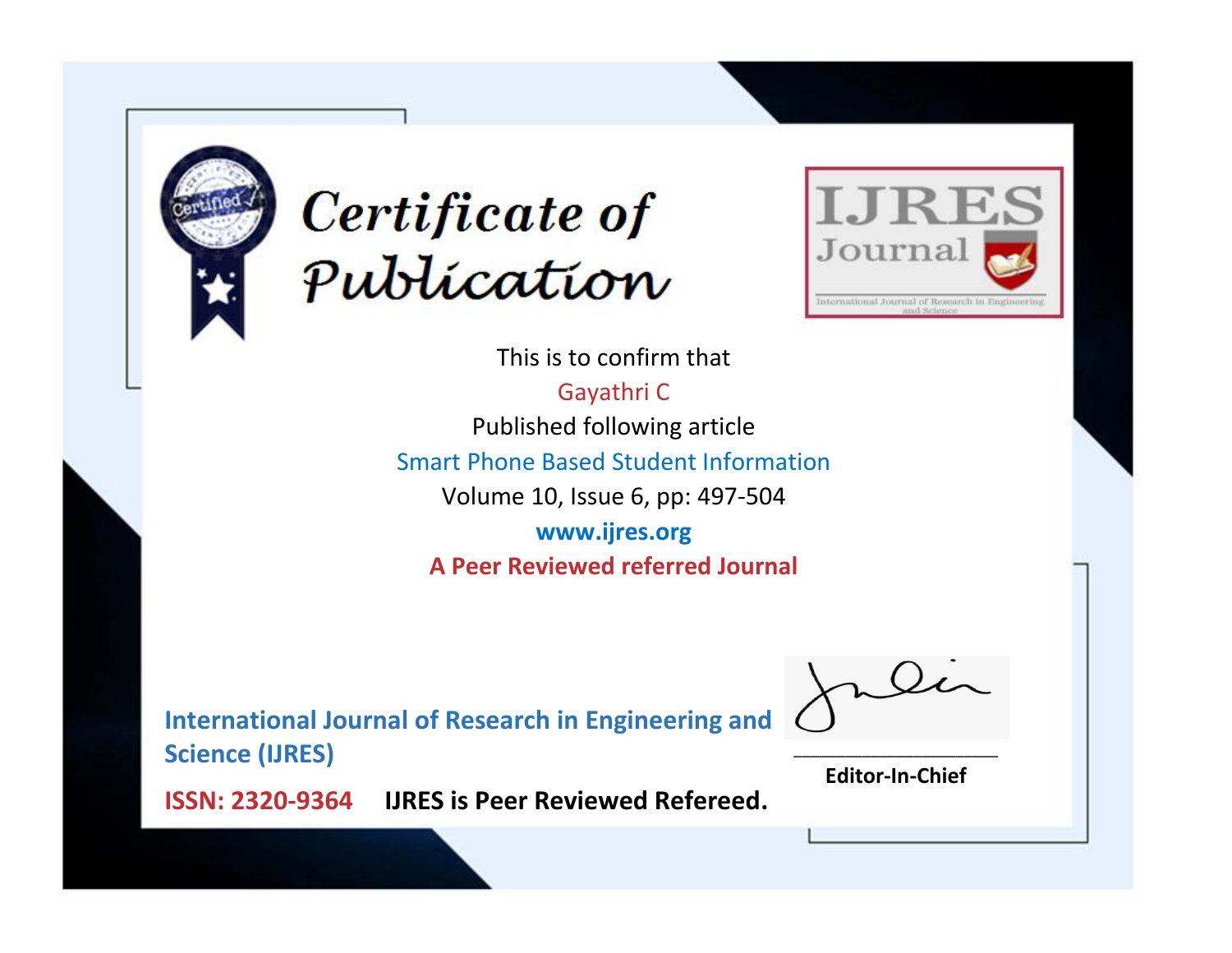



This is to confirm that Muthuraja K Published following article Smart Phone Based Student Information Volume 10, Issue 6, pp: 497-504 **www.ijres.org A Peer Reviewed referred Journal**

**International Journal of Research in Engineering and Science (IJRES)**

\_\_\_\_\_\_\_\_\_\_\_\_\_\_\_\_\_\_\_\_\_\_\_\_ **Editor-In-Chief**

**Journal.**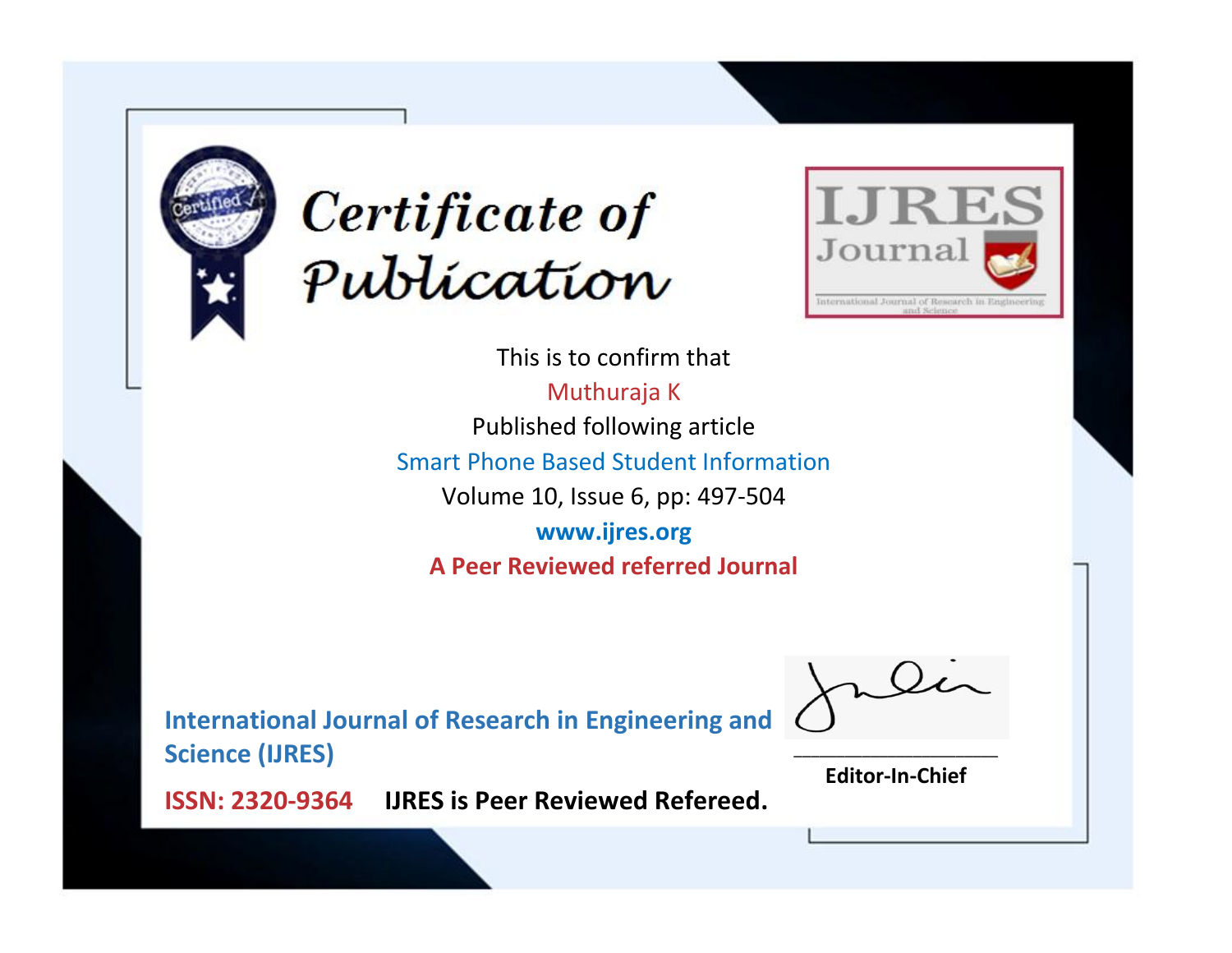



This is to confirm that Pavithiran A Published following article Smart Phone Based Student Information Volume 10, Issue 6, pp: 497-504 **www.ijres.org A Peer Reviewed referred Journal**

**International Journal of Research in Engineering and Science (IJRES)**

\_\_\_\_\_\_\_\_\_\_\_\_\_\_\_\_\_\_\_\_\_\_\_\_ **Editor-In-Chief**

**Journal.**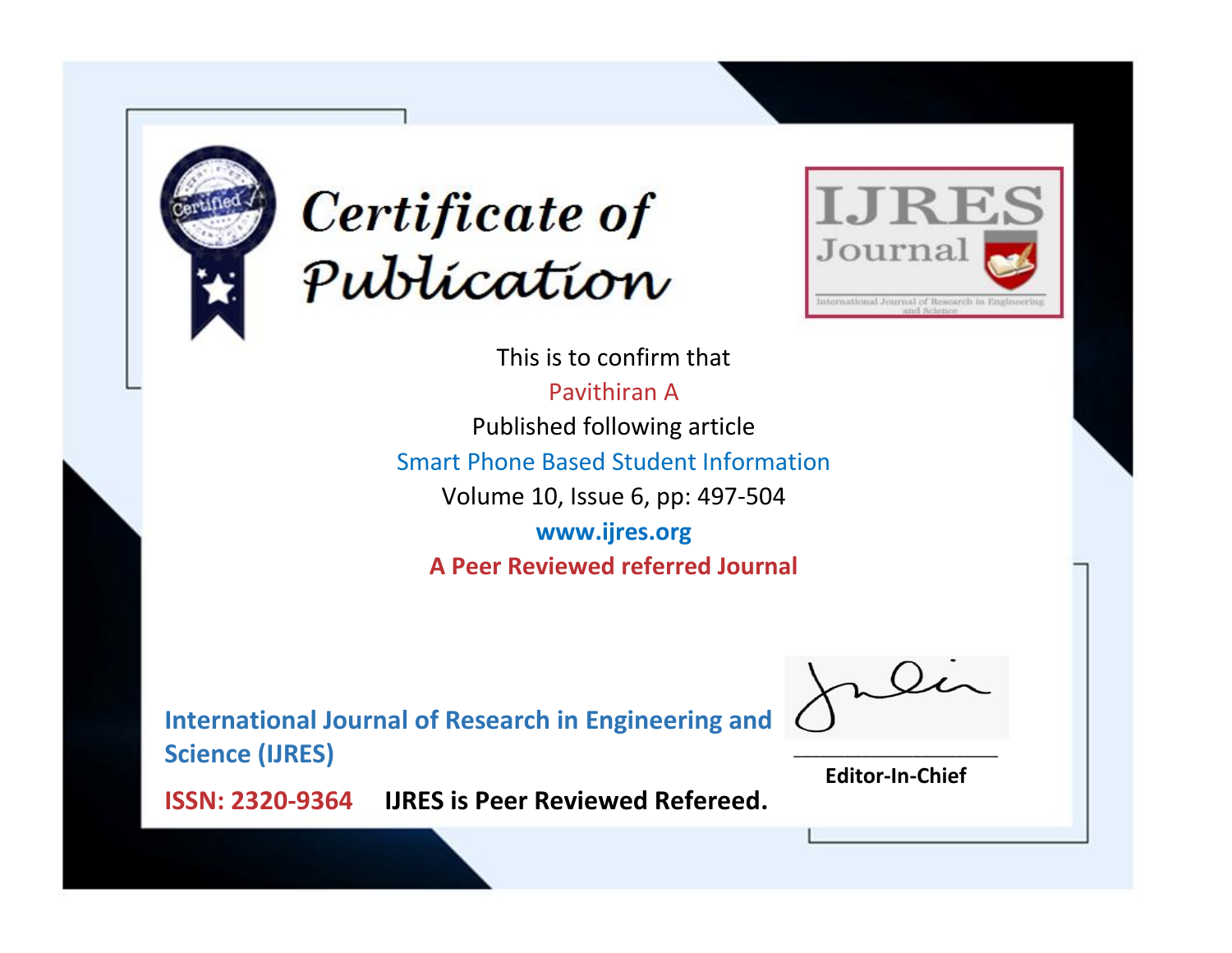



This is to confirm that Ranganathan S Published following article Smart Phone Based Student Information Volume 10, Issue 6, pp: 497-504 **www.ijres.org A Peer Reviewed referred Journal**

**International Journal of Research in Engineering and Science (IJRES)**

\_\_\_\_\_\_\_\_\_\_\_\_\_\_\_\_\_\_\_\_\_\_\_\_ **Editor-In-Chief**

**Journal.**